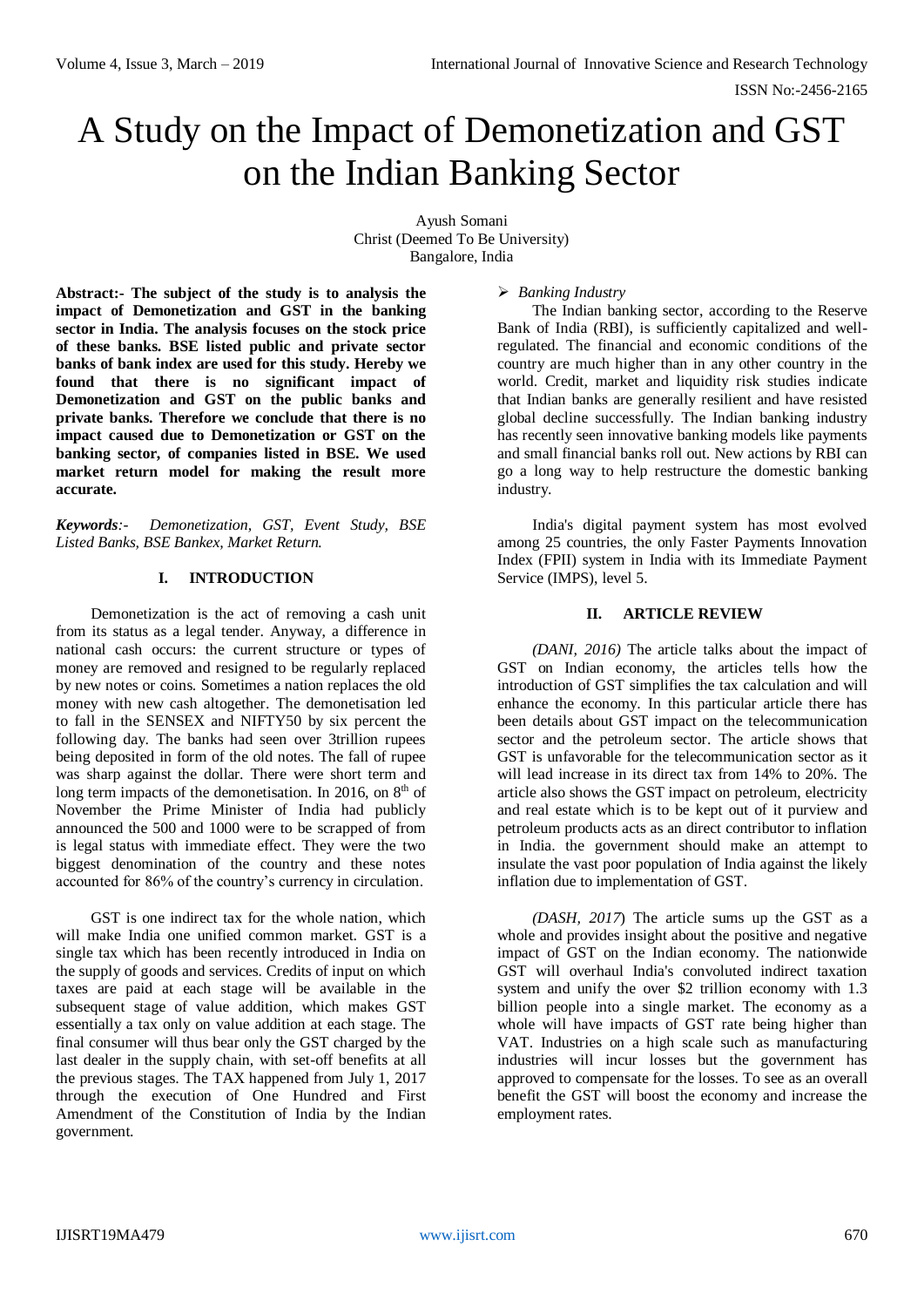(*YADAV, 2017*) This article talks about the impact of GST on various sectors and their implications. The article shows that the GST will not have impact on FMCG sector and food industry as these are necessity of the people in the country, having a high GST rates on these sectors will have regressive nature of the people. The implementation of GST on real estate sector will effect partially. As the sale or transfer of immovable properties are not included in GST. GST on transport sector will result in more efficient cross state transportation. It will bring down the logistics cost, reduced times for transportation. The major impact of GST would be on the service sector such as the banking, telecom and insurance sector. These industries will be affected the most and India consist of 60% of service sector.

*(Jain, 2017)* The particular article talks about the banking sector providing its evidence from the stock market. The articles shows the impact on the banking sector due to demonetization. The impact differed in both the banking sector. The public sector saw an positive impact whereas the private saw an lagged negative impact. The study was conducted on 40 banks listed on the stock market. The data used for the purpose of test was aggregated and disaggregated with the test that was run for these data was event study approach and regression analysis. The analysis was for short term windows such as 5days, 7days, 9days etc.

*(Himanshu Kushwaha, 2018)* The article talks about the impact of demonetization on the Indian economy. The articles objectives are to understand the meaning of demonetization, to know its sector-wise impact and what are the negative and positive impact on the Indian economy. The entire study is based only on observation and documentary analysis. Furthermore, the required  $\&$ relevant secondary data are collected from various Research Papers, Journals, & Publications, websites and many others. The main reason to implement the demonetization was to reduce the black money and terror funding done. The real estate had an impact as it involves cash based transaction which are unaccounted of. The total value of old currency notes in the circulation was to the tune of Rs 14.2 trillion, which constitute about 86% of the total value in circulation.

## **III. RESEARCH DESIGN**

- *A. Objective of the Study:*
- To study the impact of demonetization on the banking company.
- To study the impact of GST on the banking company.
- To study the trends between the two events
- *B. Variables:*

#### *Independent Variables*

Demonetisation and GST announcement, stock price behaviour before the announcement.

#### *Dependent Variables*

Stock price behaviour of companies selected after the announcement

#### *C. Data Collection:*

The data used for the purpose of research is secondary data. The data of stock prices and particular index is collected from the BSE site. The company chosen are on the base of their market capitalization.

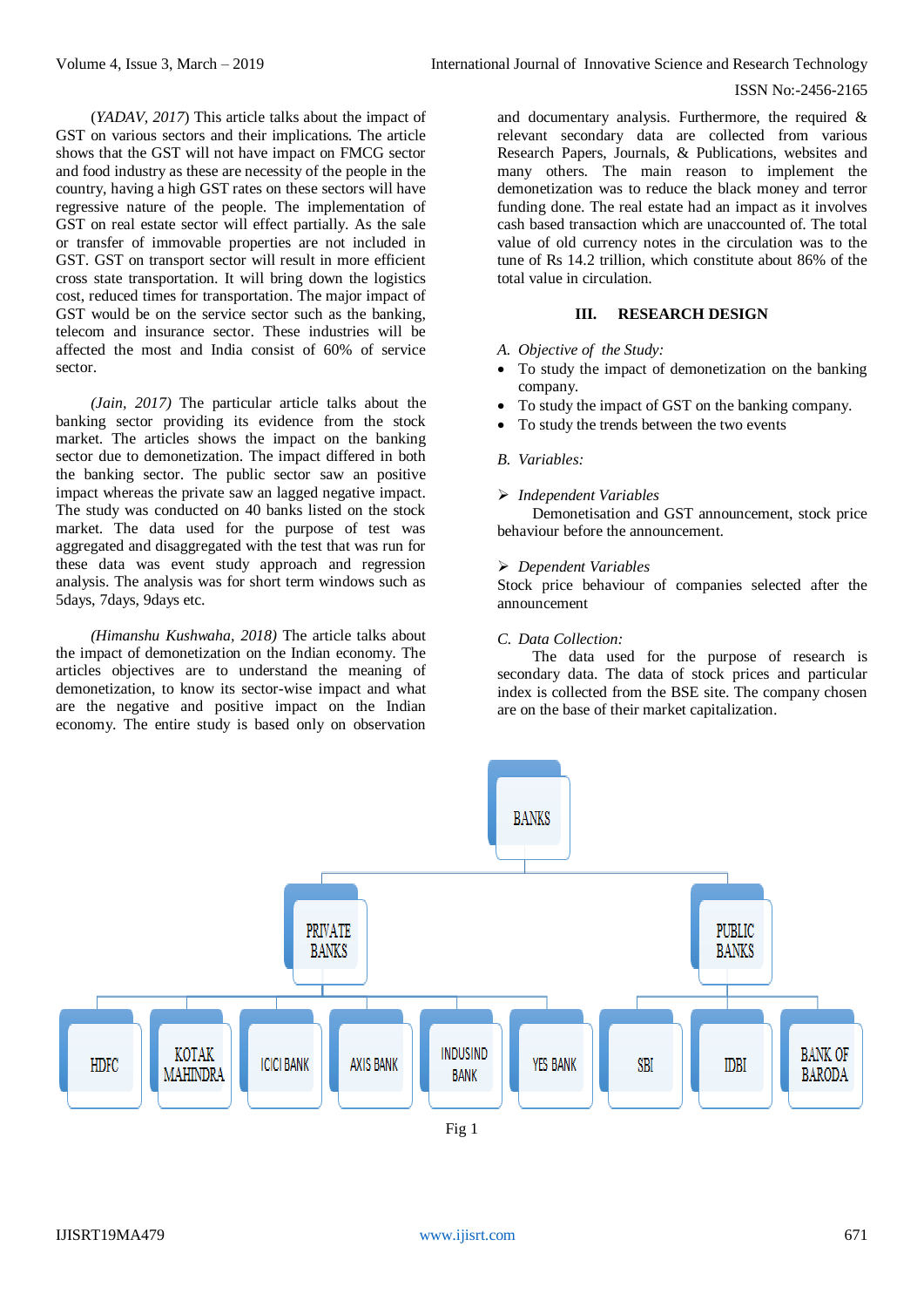# **IV. METHODOLOGY**

In order to understand the impact of the announcement of demonetization and GST the test applied here is the Paired Sample T-test on the abnormal returns of the banks. The hypothesis are stated below-

#### *Hypothesis 1-*

H0: There is no significant impact of demonetization announcement on the Abnormal Return (AR) of banking industry of India.

H1: There is a significant impact of demonetization announcement on the Abnormal Return (AR) of banking Industry of India.

#### *Hypothesis 2-*

H0: There is no significant impact of GST announcement on the Abnormal Return (AR) of banking industry in India. H1: There is a significant impact of GST announcement on the Abnormal Return (AR) of banking industry in India.

The software used for testing the abnormal returns was SPSS and test that was used to run the data was Paired Sample T-Test. In this part their calculation of abnormal return. Abnormal return is the difference of actual return and expected return in the event window. It is predicted by two inputs in this study, using stock price of the companies and that particular index of the industry from BSE. The index for demonetization and GST chosen was BSEBANKEX.

The formula for calculating the closing return of stock price and index return used in excel sheet was =ln (current days price/previous day price)\*100.

The formula for calculating the expected return in excel is  $=$ INTERCEPT(close price return, index return) + SLOPE(close price return, index return)\*index return

• For the purpose for calculating the expected return we have chose the pre-data i.e, day -31 to day -493 for expected return in case of DEMONETIZATION and -  $31<sup>st</sup>$  day to -246<sup>th</sup> day in the case of GST.

ABNORMAL RETURN  $=$  close price return - expected return(locked in excel)

 The abnormal return period has been conducted for a time period of 21days i.e.,  $-10,0,10.$ 

*Limitation of the Study:*

This particular study constraint to the BSE data and their particular index where the data is collected only for -

- The study is done for a event window of 21 days i.e., 10days pre to the event and 10days post to the event. The study hasn't been conducted for a longer period of time.
- The study is conducted only for the banking index of Bombay stock exchange and has been done for the whole index except for the two banks Federal and City Union.
- Only the event of announcement date has been taken into consideration and not other factors which can influence the banking sector.

## **V. ANALYSIS AND INTERPRETATION**

|        | <b>Paired Samples Test DEMONETIZATION</b> |        |                       |                           |                |                            |      |    |                 |  |  |  |  |  |
|--------|-------------------------------------------|--------|-----------------------|---------------------------|----------------|----------------------------|------|----|-----------------|--|--|--|--|--|
|        |                                           |        |                       | <b>Paired Differences</b> |                |                            |      |    |                 |  |  |  |  |  |
|        |                                           |        |                       | Std. Error                | the Difference | 95% Confidence Interval of |      |    |                 |  |  |  |  |  |
|        |                                           | Mean   | <b>Std. Deviation</b> | Mean                      | Lower          | Upper                      |      | df | Sig. (2-tailed) |  |  |  |  |  |
| Pair 1 | HDFCPRE -<br><b>HDFCPOST</b>              | .44834 | 1.59695               | .50500                    | $-.69405$      | 1.59073                    | .888 | Q  | .398            |  |  |  |  |  |

|        |                                      |           |           | <b>Paired Samples Test GST</b> |                            |        |         |             |                 |
|--------|--------------------------------------|-----------|-----------|--------------------------------|----------------------------|--------|---------|-------------|-----------------|
|        |                                      |           |           | <b>Paired Differences</b>      |                            |        |         |             |                 |
|        |                                      |           |           |                                | 95% Confidence Interval of |        |         |             |                 |
|        | the Difference<br>Std.<br>Std. Error |           |           |                                |                            |        |         |             |                 |
|        |                                      | Mean      | Deviation | Mean                           | Lower                      | Upper  |         | df          | Sig. (2-tailed) |
| Pair 1 | HDFCPRE -                            | $-.20580$ | .83932    | .26542                         | $-.80621$                  | .39461 | $-.775$ | $\mathbf Q$ | .458            |
|        | <b>HDFCPOST</b>                      |           |           |                                |                            |        |         |             |                 |
|        |                                      |           |           | Table 1                        |                            |        |         |             |                 |

#### *Interpretation:*

1. HDFC BANK

Since the level of significance is more than 0.05, we accept null hypothesis and therefore, there is no significant impact of DEMONITIZATION and GST announcement on Abnormal Return (AR) of HDFC bank.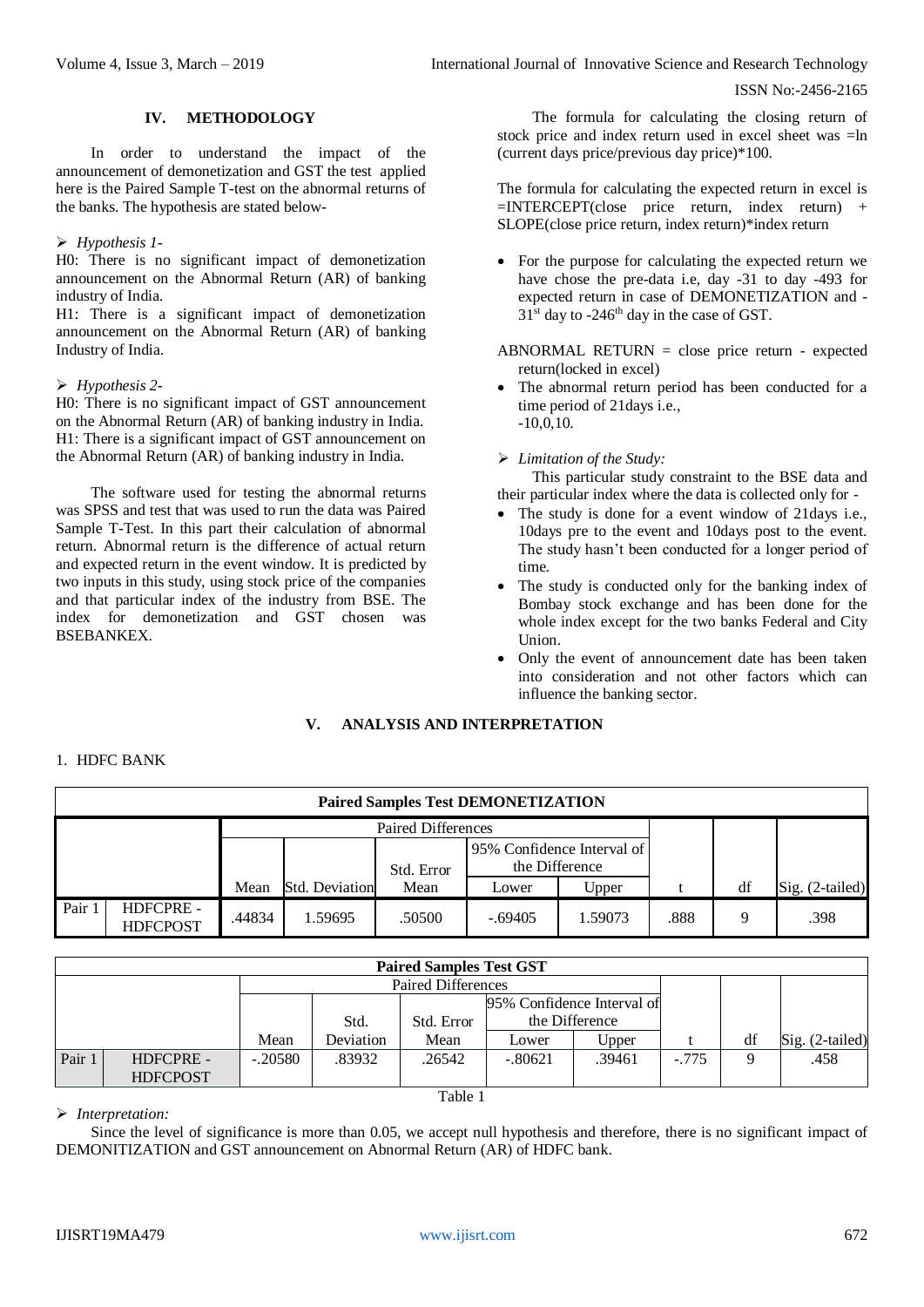## 2. KOTAK MAHINDRA BANK

|      | <b>Paired Samples Test DEMONETIZATION</b> |        |                |                           |            |                                              |      |    |                 |  |  |  |  |  |  |
|------|-------------------------------------------|--------|----------------|---------------------------|------------|----------------------------------------------|------|----|-----------------|--|--|--|--|--|--|
|      |                                           |        |                | <b>Paired Differences</b> |            |                                              |      |    |                 |  |  |  |  |  |  |
|      |                                           |        |                |                           |            | 95% Confidence Interval of<br>the Difference |      |    |                 |  |  |  |  |  |  |
|      |                                           | Mean   | Std. Deviation | Std. Error<br>Mean        | Lower      | Upper                                        |      | df | Sig. (2-tailed) |  |  |  |  |  |  |
| Pair | KOTATPRE -<br><b>KOTAKPOST</b>            | .77190 | 2.52095        | .79720                    | $-1.03148$ | 2.57528                                      | .968 | Q  | .358            |  |  |  |  |  |  |

|        |                                                                                          |                |                | <b>Paired Differences</b> |                   |  |         |    |                     |
|--------|------------------------------------------------------------------------------------------|----------------|----------------|---------------------------|-------------------|--|---------|----|---------------------|
|        | 95% Confidence Interval<br>Std. Error                                                    |                |                |                           |                   |  |         |    | Sig. (2-<br>tailed) |
|        |                                                                                          | Mean           | Std. Deviation | Mean                      | of the Difference |  |         | df |                     |
|        |                                                                                          | Upper<br>Lower |                |                           |                   |  |         |    |                     |
| Pair 1 | $-.39851$<br>KOTAKPRE -<br>$-1.48366$<br>1.51693<br>.47970<br>.68664<br><b>KOTAKPOST</b> |                |                |                           |                   |  | $-.831$ | 9  | .428                |

#### Table 2

## *Interpretation:*

Since the level of significance is more than 0.05, we accept null hypothesis and therefore, there is no significant impact of DEMONITIZATION and GST announcement on Abnormal Return (AR) of KOTAK MAHINDRA BANK.

#### 3. STATE BANK OF INDIA

| <b>Paired Samples Test DEMONETIZATION</b> |                                             |         |         |            |                                              |         |          |  |                     |  |  |
|-------------------------------------------|---------------------------------------------|---------|---------|------------|----------------------------------------------|---------|----------|--|---------------------|--|--|
|                                           |                                             |         |         |            | <b>Paired Differences</b>                    |         |          |  |                     |  |  |
|                                           |                                             |         | Std.    | Std. Error | 95% Confidence Interval of the<br>Difference |         |          |  |                     |  |  |
|                                           | Deviation<br>Mean<br>Mean<br>Upper<br>Lower |         |         |            |                                              |         |          |  | Sig. (2-<br>tailed) |  |  |
| Pair                                      | SBIPRE -<br><b>SBIPOST</b>                  | -.63436 | 3.76795 | 1.19153    | $-3.32978$                                   | 2.06107 | $-.5329$ |  | .607                |  |  |

|        | <b>Paired Samples Test GST</b>    |            |                           |        |            |        |          |    |                 |  |  |  |  |
|--------|-----------------------------------|------------|---------------------------|--------|------------|--------|----------|----|-----------------|--|--|--|--|
|        |                                   |            | <b>Paired Differences</b> |        |            |        |          |    |                 |  |  |  |  |
|        | 95% Confidence Interval of        |            |                           |        |            |        |          |    |                 |  |  |  |  |
|        | the Difference<br>Std. Error      |            |                           |        |            |        |          |    |                 |  |  |  |  |
|        |                                   | Mean       | Std. Deviation            | Mean   | Lower      | Upper  |          | df | Sig. (2-tailed) |  |  |  |  |
| Pair 1 | <b>SBIPRE -</b><br><b>SBIPOST</b> | $-1.01293$ | 1.68857                   | .53397 | $-2.22086$ | .19500 | $-1.897$ | 9  | .090            |  |  |  |  |

Table 3

#### *Interpretation*

Since the level of significance is more than 0.05, we accept null hypothesis and therefore, there is no significant impact of DEMONITIZATION and GST announcement on Abnormal Return (AR) of SBI bank.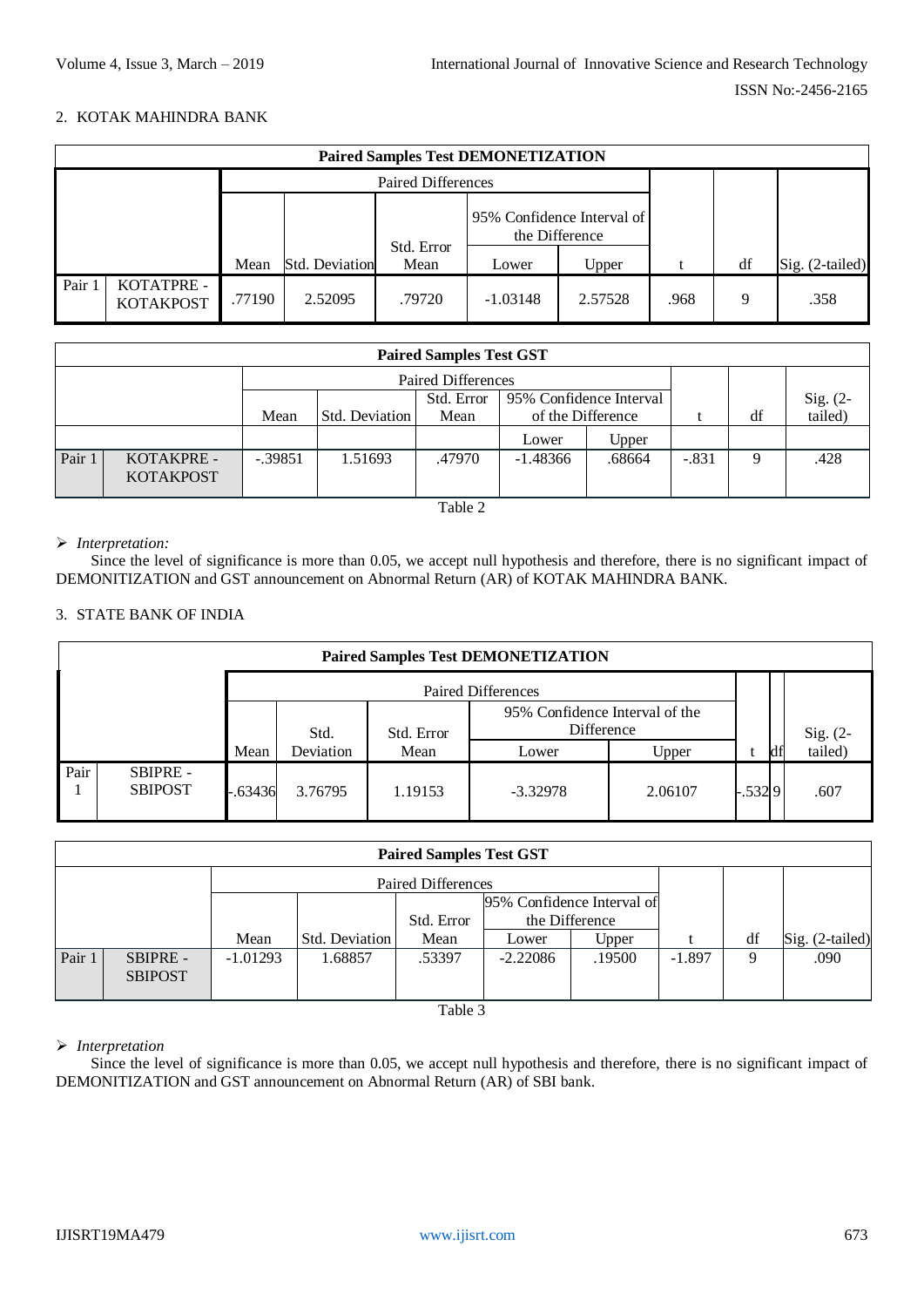#### 4. IDBI

|        | <b>Paired Samples Test DEMONETIZATION</b>                          |           |         |                                |                                              |                 |       |      |          |  |  |  |  |  |
|--------|--------------------------------------------------------------------|-----------|---------|--------------------------------|----------------------------------------------|-----------------|-------|------|----------|--|--|--|--|--|
|        |                                                                    |           |         |                                | <b>Paired Differences</b>                    |                 |       |      |          |  |  |  |  |  |
|        | 95% Confidence Interval of the<br>Difference<br>Std. Error<br>Std. |           |         |                                |                                              |                 |       |      | Sig. (2- |  |  |  |  |  |
|        | Mean<br>Mean<br>Deviation<br>Upper<br>Lower                        |           |         |                                |                                              |                 |       |      |          |  |  |  |  |  |
| Pair   | <b>IDBIPRE -</b><br><b>IDBIPOST</b>                                | $-.64754$ | 2.90387 | $-2.72484$                     | 1.42977                                      | $-.705$ 9       |       | .499 |          |  |  |  |  |  |
|        |                                                                    |           |         | <b>Paired Samples Test GST</b> |                                              |                 |       |      |          |  |  |  |  |  |
|        |                                                                    |           |         |                                | <b>Paired Differences</b>                    |                 |       |      |          |  |  |  |  |  |
|        |                                                                    |           | Std.    | Std. Error                     | 95% Confidence Interval of the<br>Difference |                 |       |      | Sig. (2- |  |  |  |  |  |
|        | t                                                                  | df        | tailed) |                                |                                              |                 |       |      |          |  |  |  |  |  |
| Pair 1 | <b>IDBIPRE -</b><br><b>IDBIPOST</b>                                | 1.78784   | 3.01271 | .95270                         | $-3.94300$                                   | Upper<br>.36733 | 1.877 | 9    | .093     |  |  |  |  |  |

Table 4

#### *Interpretation*

Since the level of significance is more than 0.05, we accept null hypothesis and therefore, there is no significant impact of DEMONITIZATION and GST announcement on Abnormal Return (AR) of IDBI bank.

## 5. ICICI BANK

|      | <b>Paired Samples Test DEMONETIZATION</b>   |        |                           |            |                                              |         |       |  |                     |  |  |  |  |
|------|---------------------------------------------|--------|---------------------------|------------|----------------------------------------------|---------|-------|--|---------------------|--|--|--|--|
|      |                                             |        | <b>Paired Differences</b> |            |                                              |         |       |  |                     |  |  |  |  |
|      |                                             |        | Std.                      | Std. Error | 95% Confidence Interval of the<br>Difference |         |       |  |                     |  |  |  |  |
|      | Deviation<br>Mean<br>Mean<br>Upper<br>Lower |        |                           |            |                                              |         |       |  | Sig. (2-<br>tailed) |  |  |  |  |
| Pair | <b>ICICIPRE -</b><br><b>ICICIPOST</b>       | .45830 | 3.72090                   | 1.17665    | $-2.20347$                                   | 3.12007 | .3899 |  | .706                |  |  |  |  |

|      | <b>Paired Samples Test GST</b>        |         |           |            |                                              |        |       |    |                     |  |  |  |  |
|------|---------------------------------------|---------|-----------|------------|----------------------------------------------|--------|-------|----|---------------------|--|--|--|--|
|      | <b>Paired Differences</b>             |         |           |            |                                              |        |       |    |                     |  |  |  |  |
|      |                                       |         | Std.      | Std. Error | 95% Confidence Interval of the<br>Difference |        |       |    |                     |  |  |  |  |
|      |                                       | Mean    | Deviation | Mean       | Lower                                        | Upper  |       | df | Sig. (2-<br>tailed) |  |  |  |  |
| Pair | <b>ICICIPRE -</b><br><b>ICICIPOST</b> | 1.32550 | 3.17218   | 1.00313    | $-3.59474$                                   | .94374 | 1.321 | 9  | .219                |  |  |  |  |

Table 5

# *Interpretation*

Since the level of significance is more than 0.05, we accept null hypothesis and therefore, there is no significant impact of DEMONITIZATION and GST announcement on Abnormal Return (AR) of ICICI bank.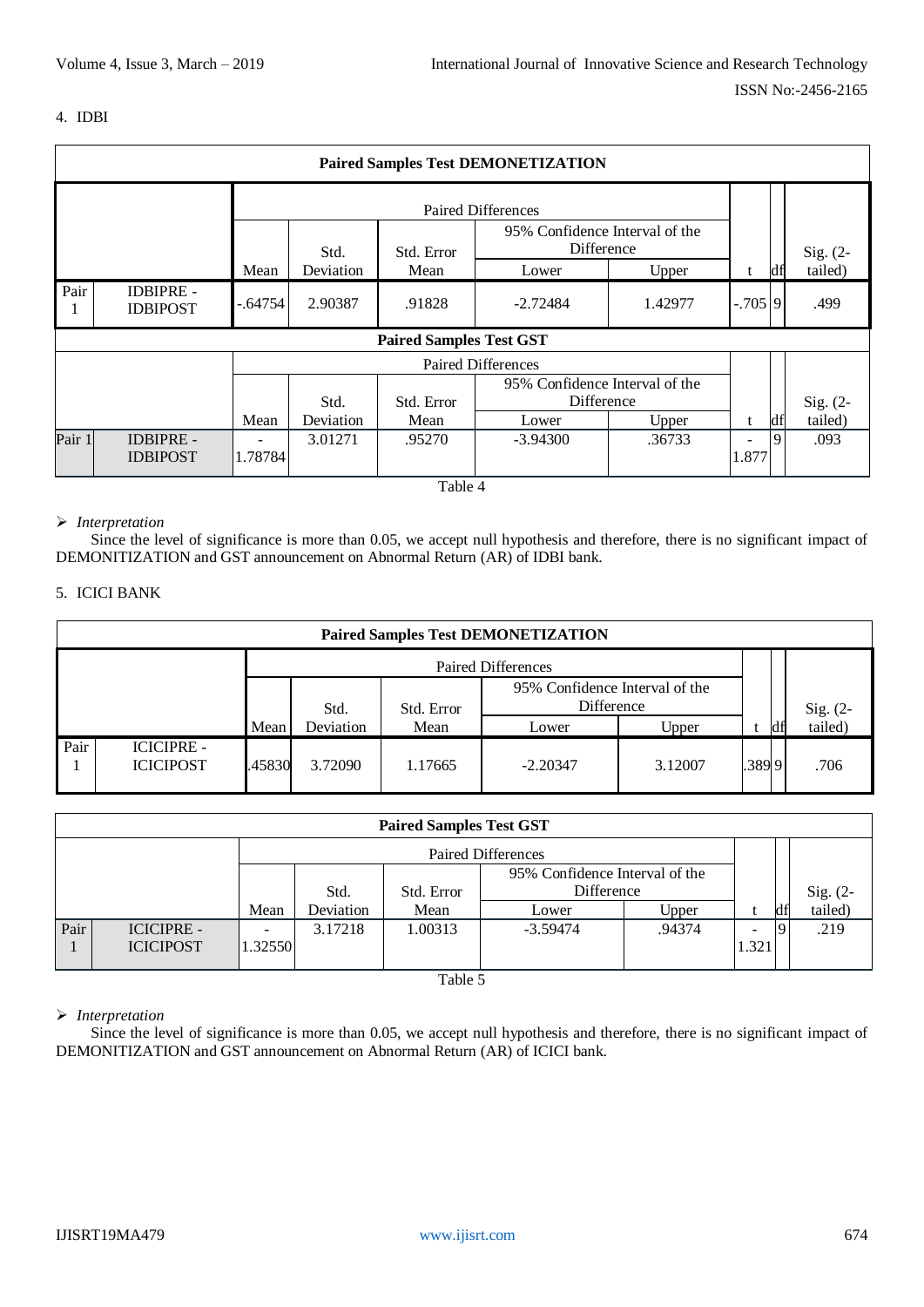# 6. AXIS BANK

| <b>Paired Samples Test DEMONETIZATION</b>   |                                                                   |                |                                |                                              |         |        |    |            |  |  |  |  |
|---------------------------------------------|-------------------------------------------------------------------|----------------|--------------------------------|----------------------------------------------|---------|--------|----|------------|--|--|--|--|
|                                             |                                                                   |                |                                | <b>Paired Differences</b>                    |         |        |    |            |  |  |  |  |
|                                             |                                                                   |                |                                | 95% Confidence Interval of the<br>Difference |         |        |    | Sig. $(2-$ |  |  |  |  |
|                                             | Std. Error<br>Std.<br>Deviation<br>Mean<br>Mean<br>Upper<br>Lower |                |                                |                                              |         |        |    |            |  |  |  |  |
| Pair<br><b>AXISPRE -</b><br><b>AXISPOST</b> | .363                                                              | $\overline{9}$ | .725                           |                                              |         |        |    |            |  |  |  |  |
|                                             |                                                                   |                | <b>Paired Samples Test GST</b> |                                              |         |        |    |            |  |  |  |  |
|                                             |                                                                   |                |                                | Paired Differences                           |         |        |    |            |  |  |  |  |
|                                             |                                                                   | Std.           | Std. Error                     | 95% Confidence Interval of the<br>Difference |         |        |    | Sig. (2-   |  |  |  |  |
|                                             | Mean                                                              | Deviation      | Mean                           | Lower                                        | Upper   | t      | df | tailed)    |  |  |  |  |
| Pair 1<br>AXISPRE -<br><b>AXISPOST</b>      | .28941                                                            | 1.64592        | .52048                         | $-.88800$                                    | 1.46683 | .556 9 |    | .592       |  |  |  |  |
|                                             |                                                                   |                | $T_{\rm b}$ 1.1. $\epsilon$    |                                              |         |        |    |            |  |  |  |  |

Table 6

## *Interpretation*

Since the level of significance is more than 0.05, we accept null hypothesis and therefore, there is no significant impact of DEMONITIZATION and GST announcement on Abnormal Return (AR) of AXIS bank.

## 7. INDUSIND BANK

|        |                                             |      |         |            |           | <b>Paired Samples Test DEMONETIZATION</b> |                           |                                              |                                                 |          |    |            |
|--------|---------------------------------------------|------|---------|------------|-----------|-------------------------------------------|---------------------------|----------------------------------------------|-------------------------------------------------|----------|----|------------|
|        |                                             |      |         |            |           | <b>Paired Differences</b>                 |                           |                                              |                                                 |          |    |            |
|        |                                             |      |         | Std.       |           | Std. Error                                |                           | 95% Confidence Interval of<br>the Difference |                                                 |          |    | Sig. $(2-$ |
|        |                                             | Mean |         |            | Deviation | Mean                                      | Lower                     |                                              | Upper                                           | t        | df | tailed)    |
| Pair 1 | <b>INDUSINDPRE -</b><br><b>INDUSINDPOST</b> |      | 1.29445 |            | 3.60964   | 1.14147                                   | $-1.28773$                |                                              | 3.87663                                         | 1.134    | 9  | .286       |
|        |                                             |      |         |            |           | <b>Paired Samples Test GST</b>            |                           |                                              |                                                 |          |    |            |
|        |                                             |      |         |            |           |                                           | <b>Paired Differences</b> |                                              |                                                 |          |    |            |
|        |                                             |      |         |            |           | Std.                                      | Std. Error                |                                              | 95% Confidence<br>Interval of the<br>Difference |          |    | Sig. (2-   |
|        |                                             |      |         | Mean       |           | Deviation                                 | Mean                      | Lower                                        | Upper                                           | t        | df | tailed)    |
| Pair 1 | <b>INDUSINDPRE -</b><br><b>INDUSINDPOST</b> |      |         | $-0.71665$ |           | .81621                                    | .25811                    | $-1.30053$                                   | $-.13278$                                       | $-2.777$ | 9  | .022       |
|        |                                             |      |         |            |           | Table 7                                   |                           |                                              |                                                 |          |    |            |

*Interpretation*

Since the level of significance is more than 0.05, we accept null hypothesis and therefore, there is no significant impact of DEMONITIZATION and GST announcement on Abnormal Return (AR) of INDUSIND bank.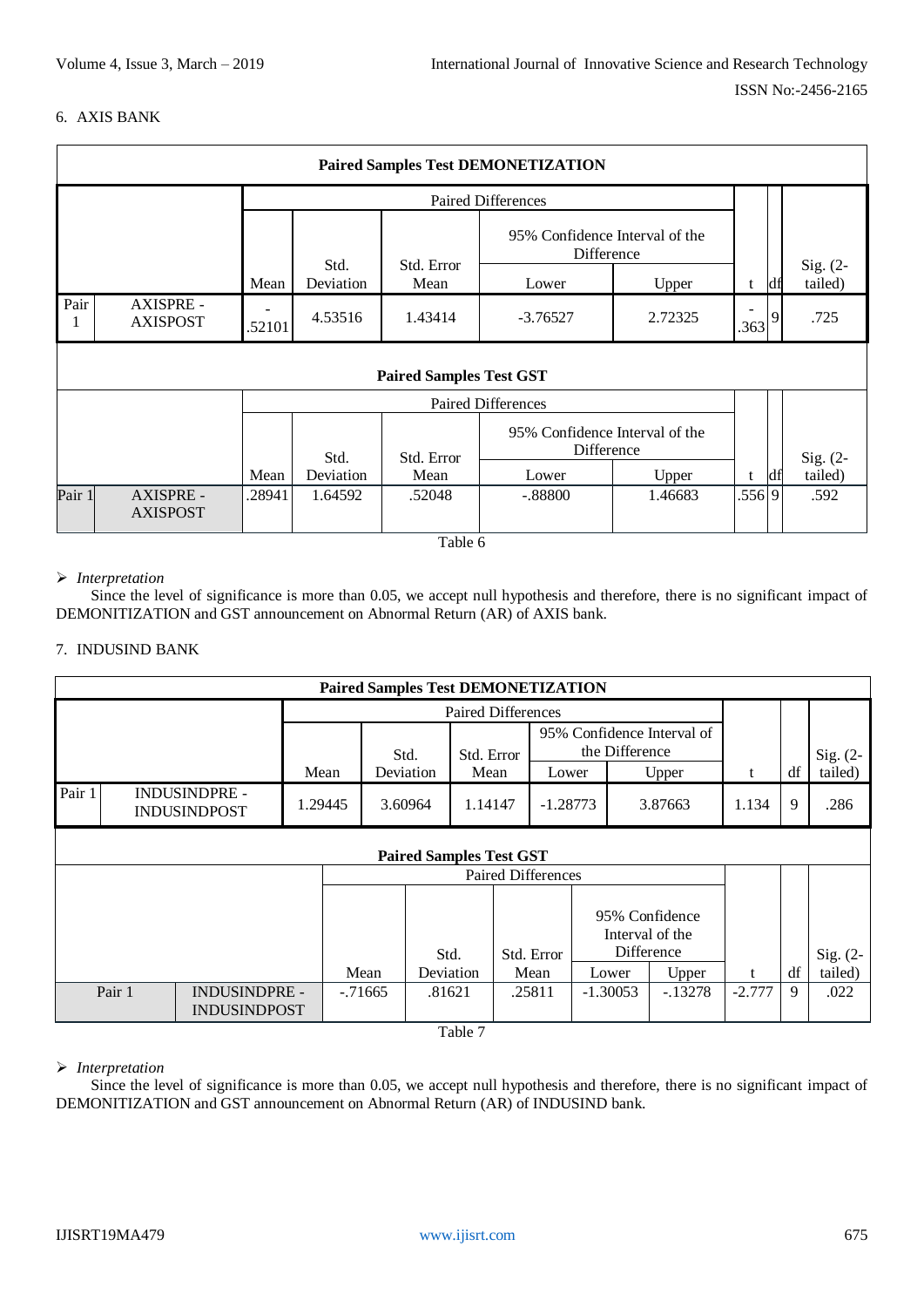### 8. YES BANK

|                                                                                                    | <b>Paired Samples Test DEMONETIZATION</b> |      |           |            |                                                     |       |  |    |            |  |  |  |  |
|----------------------------------------------------------------------------------------------------|-------------------------------------------|------|-----------|------------|-----------------------------------------------------|-------|--|----|------------|--|--|--|--|
|                                                                                                    |                                           |      |           |            | <b>Paired Differences</b>                           |       |  |    |            |  |  |  |  |
|                                                                                                    |                                           |      | Std.      | Std. Error | 95% Confidence Interval of the<br><b>Difference</b> |       |  |    | Sig. $(2-$ |  |  |  |  |
|                                                                                                    |                                           | Mean | Deviation | Mean       | Lower                                               | Upper |  | df | tailed)    |  |  |  |  |
| Pair<br><b>YESPRE -</b><br>.01873<br>4.19833<br>1.32763<br>3.02204<br>$-2.98457$<br><b>YESPOST</b> |                                           |      |           |            |                                                     |       |  |    | .989       |  |  |  |  |

| <b>Paired Samples Test GST</b> |                |        |           |            |                                |        |      |    |                     |  |  |
|--------------------------------|----------------|--------|-----------|------------|--------------------------------|--------|------|----|---------------------|--|--|
| <b>Paired Differences</b>      |                |        |           |            |                                |        |      |    |                     |  |  |
|                                |                |        |           |            | 95% Confidence Interval of the |        |      |    |                     |  |  |
|                                |                |        | Std.      | Std. Error | Difference                     |        |      |    | Sig. (2-<br>tailed) |  |  |
|                                |                | Mean   | Deviation | Mean       | Lower                          | Upper  |      | df |                     |  |  |
| Pair                           | YESPRE -       |        | 1.53079   | .48408     | $-1.33856$                     | .85156 |      |    | .627                |  |  |
|                                | <b>YESPOST</b> | .24350 |           |            |                                |        | .503 |    |                     |  |  |

Table 8

#### *Interpretation*

Since the level of significance is more than 0.05, we accept null hypothesis and therefore, there is no significant impact of DEMONITIZATION and GST announcement on Abnormal Return (AR) of YES bank.

# 9. BANK OF BARODA

| <b>Paired Samples Test DEMONETIZATION</b> |                                  |            |                |            |                                              |         |         |    |            |  |  |
|-------------------------------------------|----------------------------------|------------|----------------|------------|----------------------------------------------|---------|---------|----|------------|--|--|
| <b>Paired Differences</b>                 |                                  |            |                |            |                                              |         |         |    |            |  |  |
|                                           |                                  |            |                | Std. Error | 95% Confidence Interval of the<br>Difference |         |         |    | $Sig. (2-$ |  |  |
|                                           |                                  | Mean       | Std. Deviation | Mean       | Lower                                        | Upper   | t       | df | tailed)    |  |  |
| Pair 1                                    | <b>BOBPRE-</b><br><b>BOBPOST</b> | $-1.53058$ | 4.96491        | 1.57004    | $-5.08226$                                   | 2.02110 | $-.975$ | 9  | .355       |  |  |
| <b>Paired Samples Test GST</b>            |                                  |            |                |            |                                              |         |         |    |            |  |  |
| <b>Paired Differences</b>                 |                                  |            |                |            |                                              |         |         |    |            |  |  |
|                                           |                                  |            |                |            | 95% Confidence Interval of the               |         |         |    |            |  |  |
|                                           |                                  |            |                | Std. Error | Difference                                   |         |         |    | Sig. (2-   |  |  |
|                                           |                                  | Mean       | Std. Deviation | Mean       | Lower                                        | Upper   |         | df | tailed)    |  |  |
| Pair 1 BOBPRE - BOBPOST                   |                                  | $-.66750$  | 2.56823        | .81215     | $-2.50470$                                   | 1.16970 | $-.822$ | 9  | .432       |  |  |

Table 9

# *Interpretation*

Since the level of significance is more than 0.05, we accept null hypothesis and therefore, there is no significant impact of DEMONITIZATION and GST announcement on Abnormal Return (AR) of BANK OF BARODA.

# **VI. CONCLUSION**

The research findings depict that there was no significant impact of the announcement in the selected time period. There was no significant correlation or difference between the pre and post period of each announcement.

The analysis of the duration of impact of the announcement show that there is an extremely short term impact of the announcement on the stock price behaviour. In most cases, the stock prices noticed a change only within the first two days after the announcement.

All the companies selected from the listed BSE index of banking sector, but the returns of the companies follow a few similar trends after the announcement of event. There is no difference between the public and private banks movements and all show a no significant impact due to the announcement.

Therefore, the study concluded that there were no long-term wealth creating projects in the banking industry for investors at the Bombay Stock Exchange since there was no significant or sustainable influence on share returns.